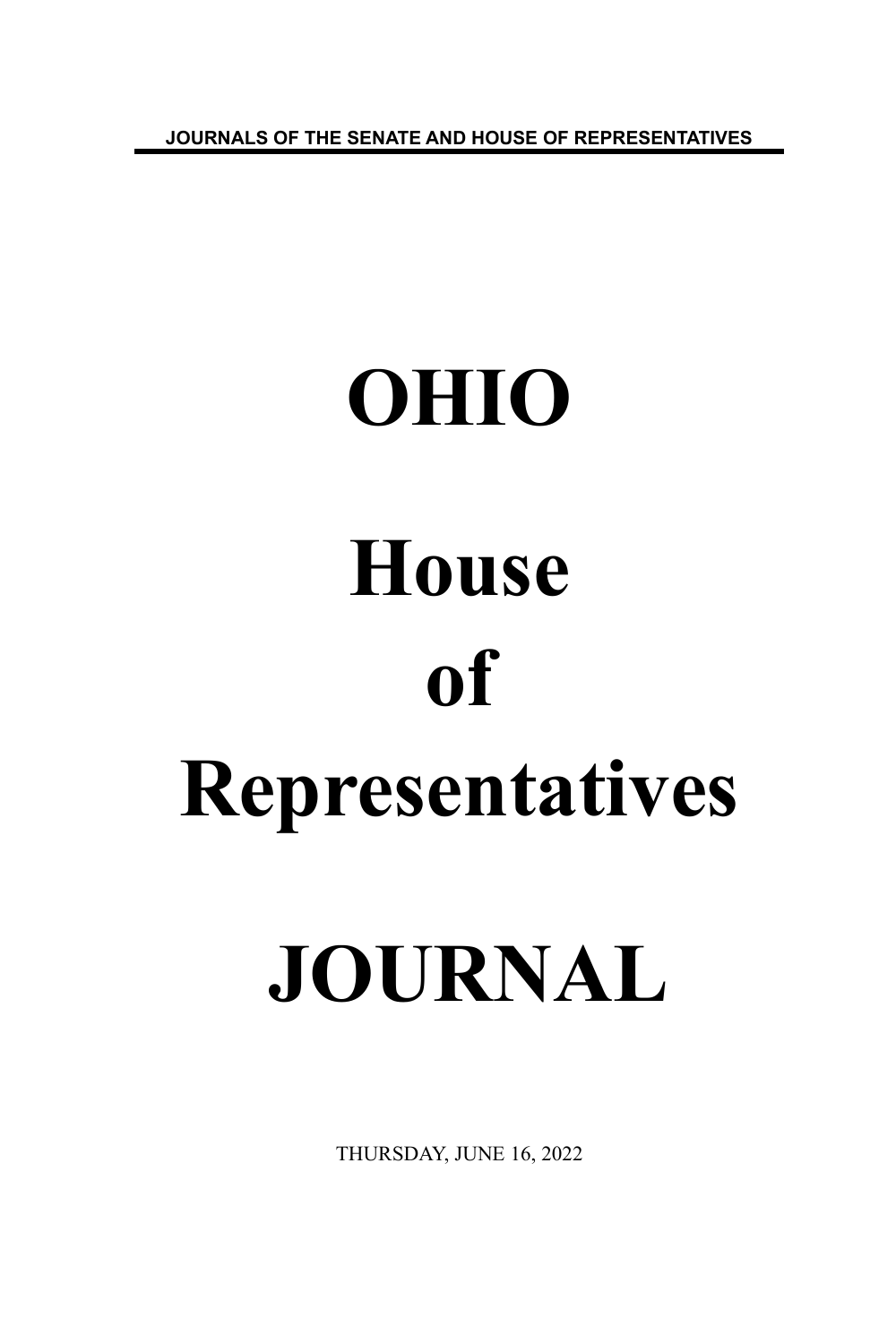#### HOUSE JOURNAL, THURSDAY, JUNE 16, 2022 2934

## ONE HUNDRED SIXTY-SEVENTH DAY Hall of the House of Representatives, Columbus, Ohio **Thursday, June 16, 2022, 9:00 o'clock a.m.**

The House met pursuant to adjournment.

Pursuant to House Rule No. 23, the Clerk called the House to order.

Representative Abrams was selected to preside under the Rule.

The journal of the previous legislative day was read and approved.

## **MOTIONS AND RESOLUTIONS**

Representative John moved that the following resolutions be read by title only and brought up for immediate adoption:

#### **H. R. No. 303 - Representative Fraizer**

Honoring Huntyr Butler as the OHSAA Division II Champion in the 110 meter hurdles.

#### **H. R. No. 304 - Representatives Abrams and Seitz**

Honoring Elder High School on its Centennial.

#### **H. R. No. 305 - Representative Kick**

Honoring the Millersburg Rotary Club on its One Hundredth Anniversary.

#### **H. R. No. 306 - Representative Wiggam**

Honoring the Waynedale High School baseball team on winning the 2022 Division III State Championship.

#### **H. R. No. 307 - Representative Wiggam**

Honoring the Norwayne High School boys track and field team on winning the 2022 Division III State Championship.

The motion was agreed to.

The question being, "Shall the resolutions be adopted?"

The resolutions were adopted.

# **MESSAGE FROM THE SPEAKER**

The Speaker of the House of Representatives, on June 16, 2022, signed the following:

**Sub. H. B. No. 193**-Representatives Cutrona, Pavliga - et al.

**H. B. No. 206**-Representatives Ghanbari, O'Brien - et al.

**Am. Sub. H. B. No. 377**-Representatives Hall, Swearingen - et al.

**Sub. H. B. No. 430**-Representative Cross - et al.